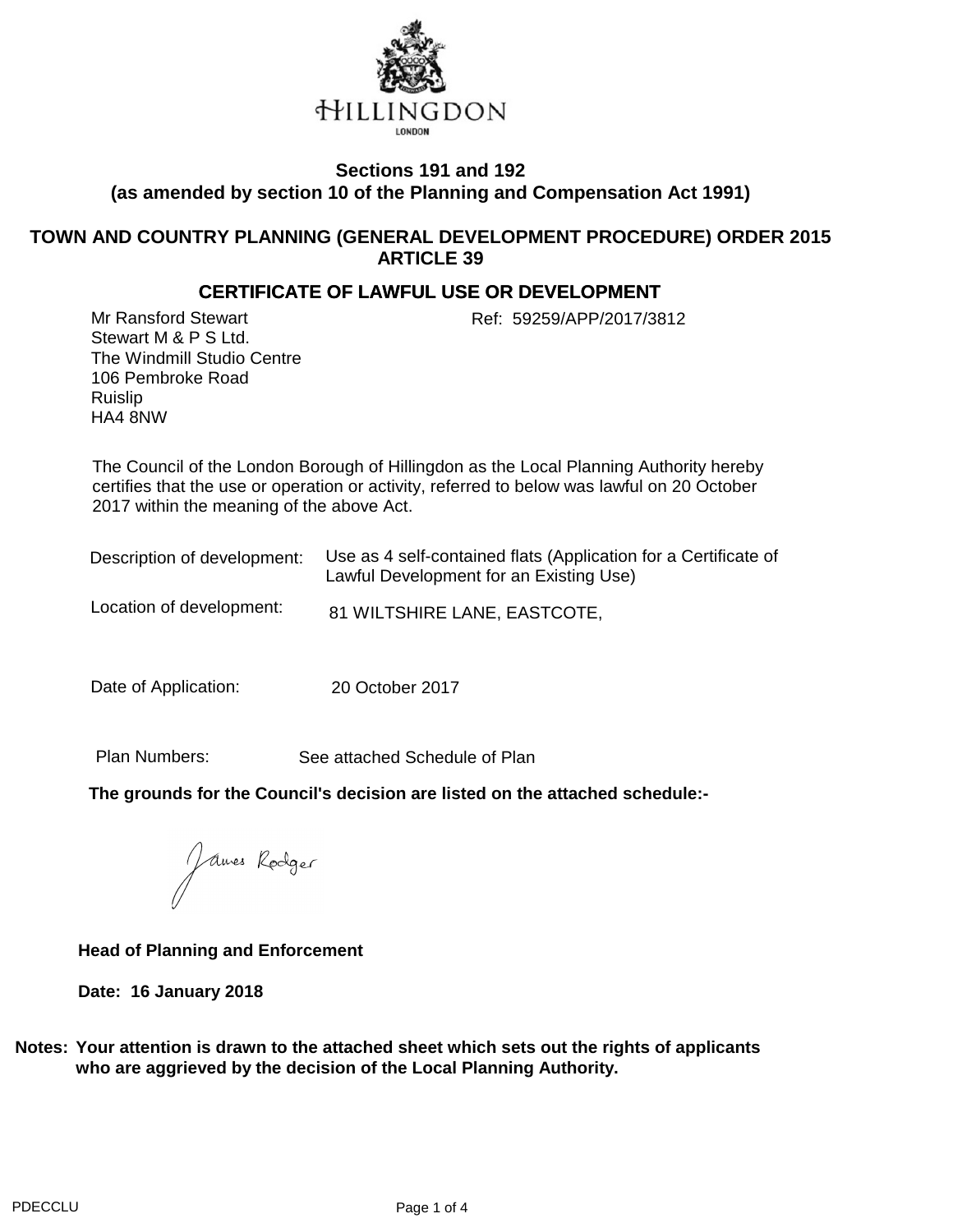# **Sections 191 and 192 (as amended by section 10 of the Planning and Compensation Act 1991)**

## **TOWN AND COUNTRY PLANNING (GENERAL DEVELOPMENT PROCEDURE) ORDER 2015 ARTICLE 39**

## **CERTIFICATE OF LAWFUL USE OR DEVELOPMENT**

Application Ref: 59259/APP/2017/3812

### **SCHEDULE**

#### **The grounds for the Council's decision are as follows:-**

1 The existing use does not require planning permission by reason of Section 191 of the Town and Country Planning Act 1990 as amended by section 10 of the Planning Compensation Act 1991, as the Applicant has been able to demonstrate that the operation described as Use as 4 self-contained flats has been in existence and has been constantly used as such for a period of at least 4 prior to the date of this application.

This determination is based on your submitted plans. All measurements are taken from existing ground level.

# **INFORMATIVES**

# **END OF SCHEDULE**

**Address:** Residents Services London Borough of Hillingdon 3 North Civic Centre, High Street, Uxbridge UB8 1UW Tel: 01895 250230 **www.hillingdon.gov.uk**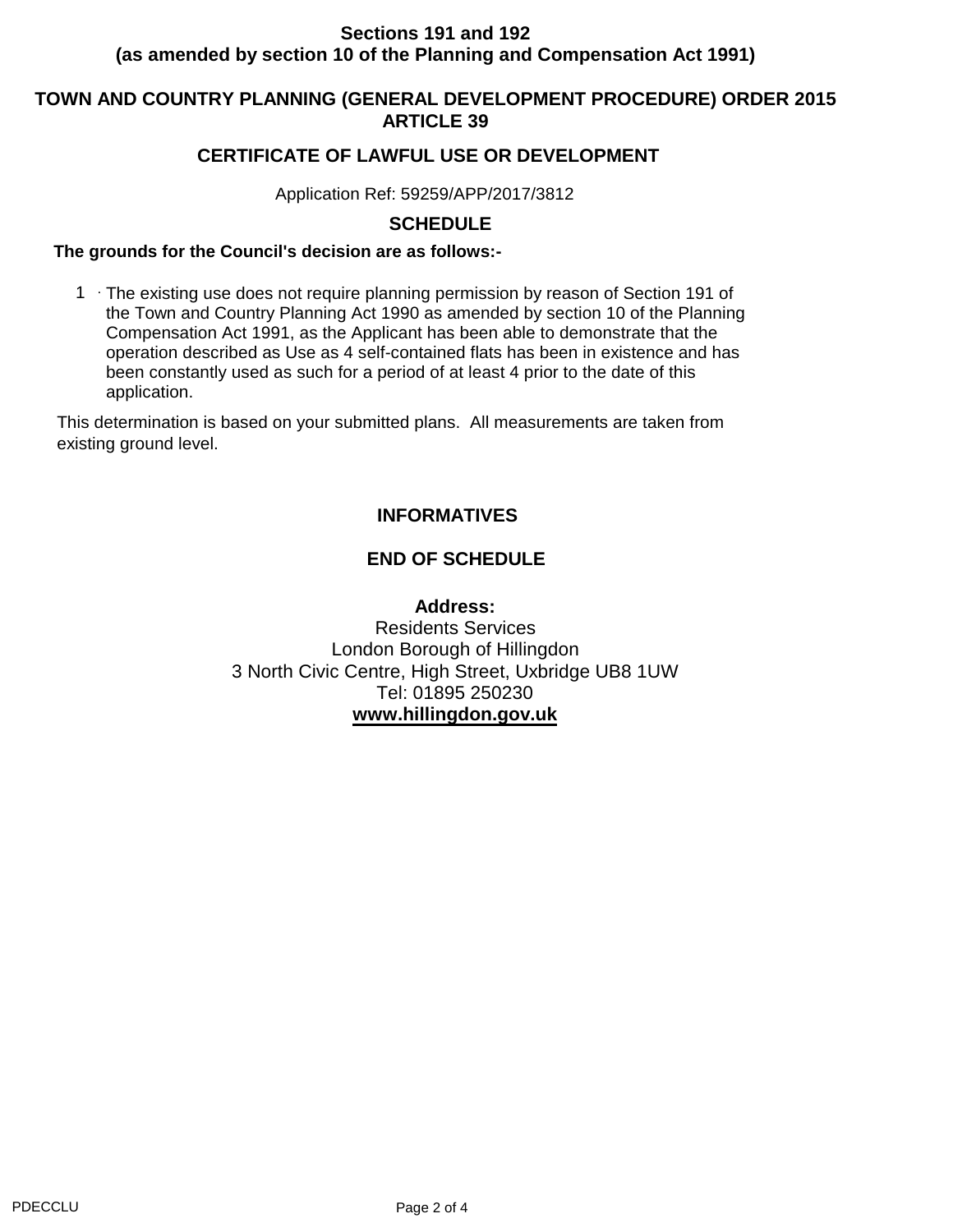# **Sections 191 and 192 (as amended by section 10 of the Planning and Compensation Act 1991)**

# **TOWN AND COUNTRY PLANNING (GENERAL DEVELOPMENT PROCEDURE) ORDER 2015 ARTICLE 39**

# **CERTIFICATE OF LAWFUL USE OR DEVELOPMENT**

Application Ref: 59259/APP/2017/3812

# **SCHEDULE OF PLANS**

10/205/3 - received 20 Oct 2017

2651-SK1 - received 20 Oct 2017